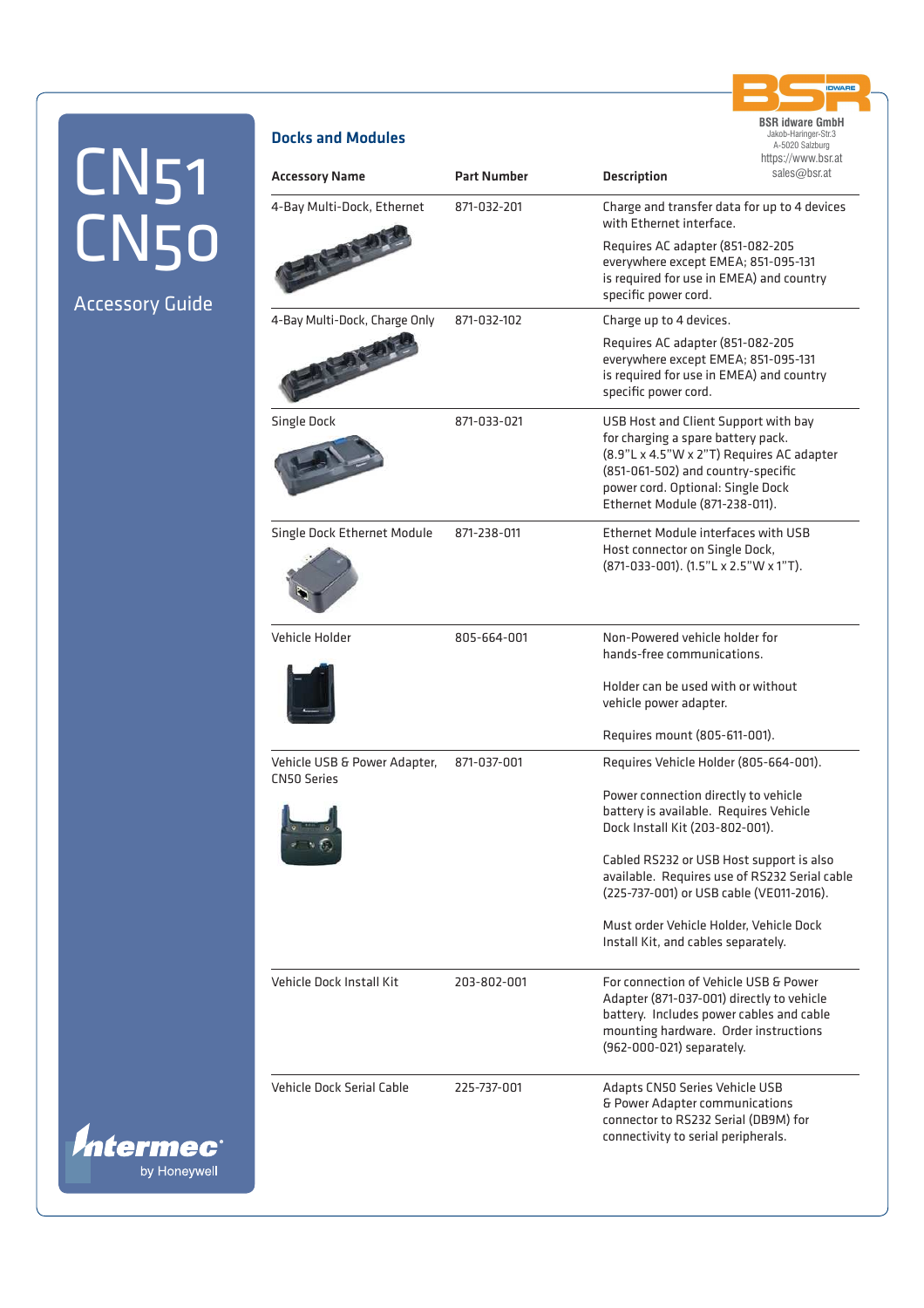Accessory Guide

#### Docks and Modules (cont'd)

| <b>Accessory Name</b>                         | <b>Part Number</b> | <b>Description</b>                                                                                                                                                                                                                                                                                                            |
|-----------------------------------------------|--------------------|-------------------------------------------------------------------------------------------------------------------------------------------------------------------------------------------------------------------------------------------------------------------------------------------------------------------------------|
| Vehicle Dock Mounting Kit                     | 805-611-001        | Allows for mounting of Vehicle<br>Holder (805-664-001) in route vehicle<br>applications. Consists of one 4 3/4"<br>adjustable pivot arm with two 1 1/2"<br>stainless steel balls and assembly<br>hardware. Due to wide range of possible<br>applications, this kit doesn't include<br>hardware for securing mount to vehicle. |
|                                               |                    | Requires holder (805-664-001).                                                                                                                                                                                                                                                                                                |
| Snap-on Adapter, MSR,<br><b>CN50 Series</b>   | 850-573-001        | Attaches to the heel of CN50 Series devices<br>and provides magnetic stripe reader.                                                                                                                                                                                                                                           |
| Snap-on Adapter, RS232,<br><b>CN50 Series</b> | 850-578-001        | Attaches to the heel of CN50<br>Series devices and provides RS232<br>communications via DB9M connector.<br>Must order cables separately.                                                                                                                                                                                      |
| Snap-on Adapter, USB,<br><b>CN50 Series</b>   | 850-581-001        | Attaches to the heel of CN50 Series<br>devices and provides USB Host<br>communications via HDB15M connector.<br>Requires USB cable VE011-2016 (Host).<br>Must order cables separately.                                                                                                                                        |
| DEX Adapter, CN50 Series                      | 852-923-001        | Adapts CN50 Series devices for DEX<br>communications.                                                                                                                                                                                                                                                                         |
| Desktop Adapter, USB,<br><b>CN50 Series</b>   | 852-073-001        | Desktop adapter with Micro-AB USB port<br>provides USB Host and Client connectivity<br>for CN50 and CN51, and charging (via USB)<br>for CN51.<br>Must order cables and power adapters<br>separately.                                                                                                                          |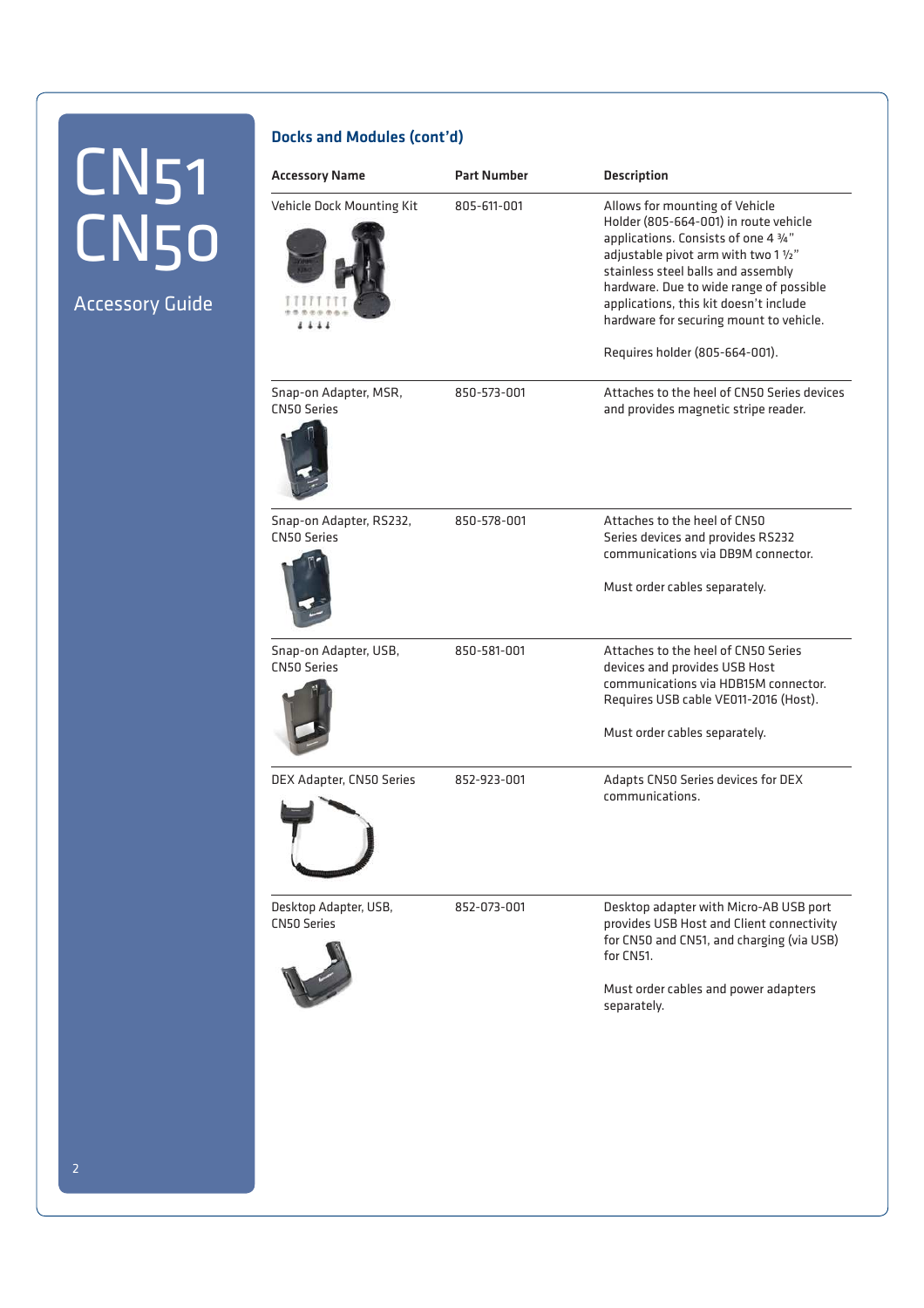### Accessory Guide

| <b>Batteries and Chargers</b>                                 |                                                            |                                                                                                                                                                                                                                                                               |
|---------------------------------------------------------------|------------------------------------------------------------|-------------------------------------------------------------------------------------------------------------------------------------------------------------------------------------------------------------------------------------------------------------------------------|
| <b>Accessory Name</b>                                         | <b>Part Number</b>                                         | <b>Description</b>                                                                                                                                                                                                                                                            |
| Battery Pack, CN50                                            | 318-039-012                                                | Spare or replacement battery pack for<br>CN50 (one pack included with each<br>mobile computer), 3900 mAH, 3.7 V Li-lon<br>Prismatic Cell. Provides 14.4 watt hours.                                                                                                           |
| Battery Pack, CN51                                            | 318-052-011                                                | Spare or replacement battery pack for<br>CN51 (one pack included with each mobile<br>computer), 3920 mAH, 3.7 V, Li-lon<br>Prismatic Cell. Provides 14.5 watt hours.                                                                                                          |
| Quad Battery Charger                                          | 852-068-011                                                | Simultaneously charge up to 4 batteries.<br>Requires AC adapter (851-061-502)<br>and country specific power cord.                                                                                                                                                             |
| AC Adapter for Multi-Dock                                     | 851-082-205:<br>851-095-131 is required<br>for use in EMEA | AC adapter for multi-docks (871-032-101)<br>and (871-032-002).                                                                                                                                                                                                                |
|                                                               |                                                            | Not for Quad Battery Charger (852-068-001)                                                                                                                                                                                                                                    |
|                                                               |                                                            | Requires country specific power cord (page 4).                                                                                                                                                                                                                                |
| AC Adapter for Quad Battery<br><b>Charger and Single Dock</b> | 851-061-502                                                | AC adapter for quad charger (852-068-001)<br>and single dock (871-033-001).                                                                                                                                                                                                   |
|                                                               |                                                            | Not to be used for the "Ethernet" multi-dock<br>(871-032-101) and the "charge only"<br>multi-dock (871-032-002)                                                                                                                                                               |
|                                                               |                                                            | Requires country specific power cord (page 4).                                                                                                                                                                                                                                |
| AC Power Adapter                                              | 851-093-311                                                | Desktop AC power and communication<br>adapter with USB port, enabling<br>desktop charging and data transfer.                                                                                                                                                                  |
|                                                               |                                                            | Requires country specific power cord (page 4).                                                                                                                                                                                                                                |
| Vehicle Power Adapter                                         | 852-070-011                                                | Vehicle 12V-24V adapter for<br>charging on the go.                                                                                                                                                                                                                            |
|                                                               |                                                            | Can be used as a heel clip on CN50 Series<br>devices or it can be permanently mounted<br>to the bottom of the vehicle holder.                                                                                                                                                 |
| Universal AC Charger Kit,<br>w/Cable, CN51                    | 213-029-001                                                | Supporting universal USB charging<br>(5V, 10W, Level V RoHS, microUSB) this kit<br>comes with 4 snap-on plugs expanding the<br>"universal" functionality by supporting usage<br>for the most common outlets. More unique<br>outlets would require local purchase of adaptors. |
|                                                               |                                                            | Requires Desktop USB Adapter (852-073-001).<br>(Note: Charge times will be longer.)                                                                                                                                                                                           |

 $\overline{\phantom{0}}$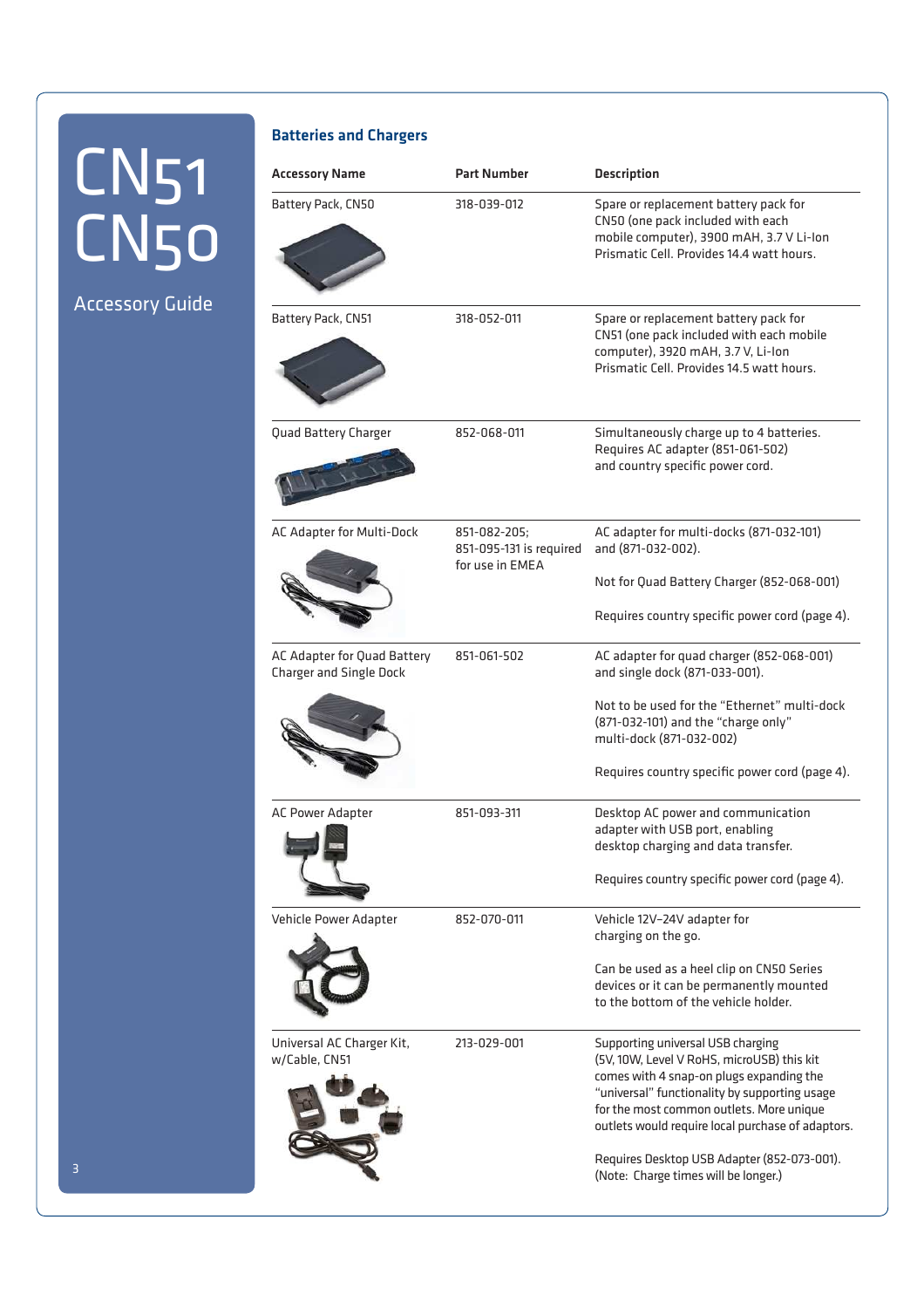Accessory Guide

#### Power Cords

| <b>Accessory Name</b> | <b>Part Number</b> | <b>Description</b>                 |
|-----------------------|--------------------|------------------------------------|
| <b>AC Power Cord</b>  | 321-470-001        | AC Power Cord, Switzerland         |
|                       | 321-500-001        | AC Power Cord, Japan               |
|                       | 071918             | AC Power Cord, China RoHS          |
|                       | 1-974027-025       | AC Power Cord, Europe RoHS         |
|                       | 1-974028-025       | AC Power Cord, US RoHS             |
|                       | 1-974029-020       | AC Power Cord, UK RoHS             |
|                       | 1-974030-025       | AC Power Cord, Australia RoHS      |
|                       | 321-471-002        | AC Power Cord, Italy RoHS          |
|                       | 321-501-002        | AC Power Cord, Denmark RoHS        |
|                       | 321-502-002        | AC Power Cord, India/S Africa RoHS |

### Data Cables

| <b>Accessory Name</b>  | <b>Part Number</b>   | <b>Description</b>                                                                                                                                                   |
|------------------------|----------------------|----------------------------------------------------------------------------------------------------------------------------------------------------------------------|
| <b>USB Data Cable</b>  | 236-209-001          | USB-A to USB Micro-B Plug (2 meters)                                                                                                                                 |
|                        |                      | Connects the desktop adapter (851-093-001)<br>to PC USB port enabling quick data transfer.                                                                           |
| <b>USB Data Cable</b>  | <b>Product Links</b> | Micro USB (Male) to Standard USB (Female)                                                                                                                            |
|                        |                      | For connecting an accessory<br>such as a memory stick.                                                                                                               |
|                        |                      | See Digi-key # H11576-ND                                                                                                                                             |
| Cable, Single USB Host | VE011-2016           | For use with USB Snap-on Adapter<br>(850-581-001) to USB-A Female receptacle<br>for connectivity to USB peripherals. Includes<br>thumb screws for secure attachment. |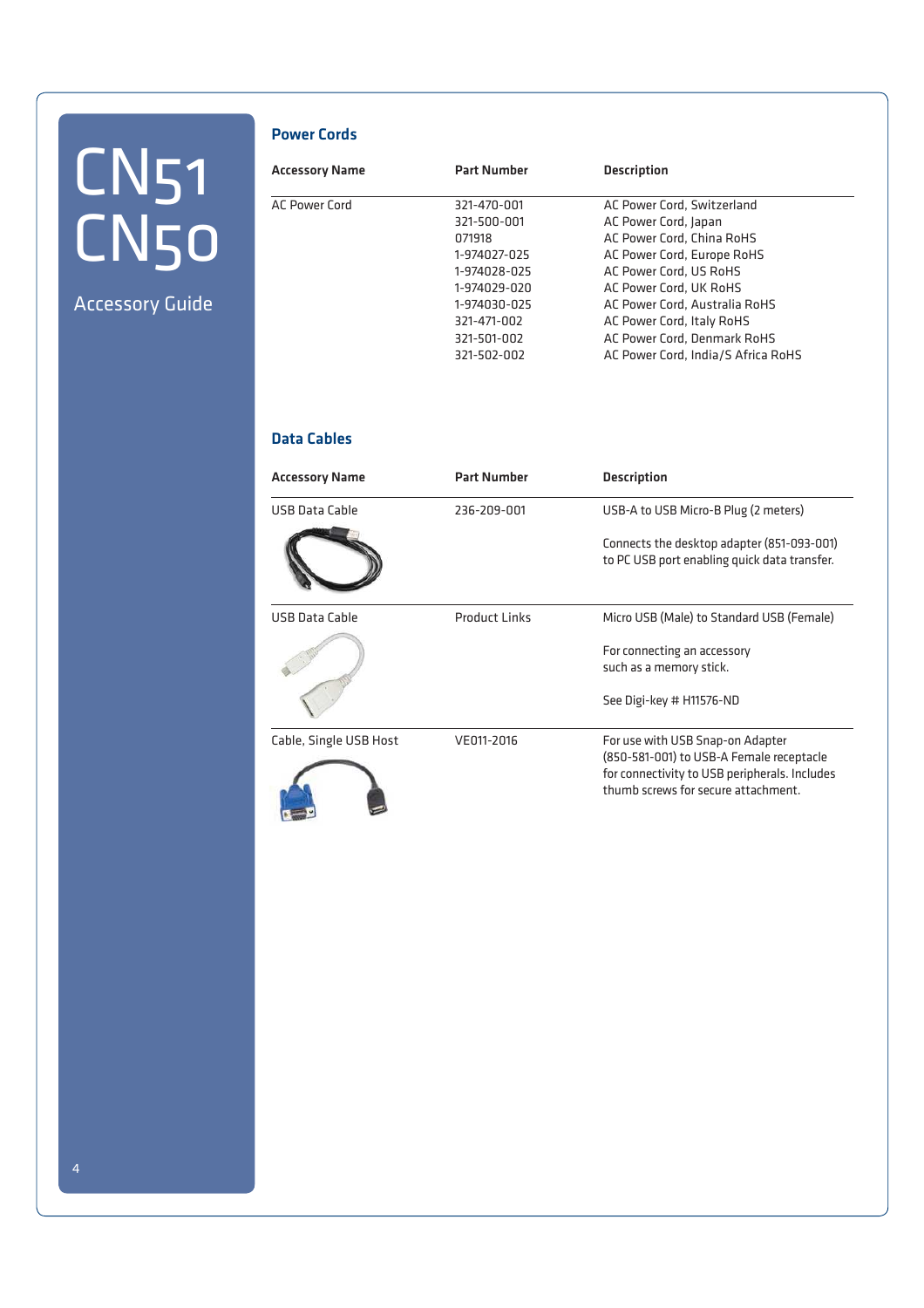### Accessory Guide

#### Handles and Holsters

| <b>Accessory Name</b>       | <b>Part Number</b> | <b>Description</b>                                                                                                                                                                  |
|-----------------------------|--------------------|-------------------------------------------------------------------------------------------------------------------------------------------------------------------------------------|
| Scan Handle, CN51           | 805-679-001        | Snaps easily on or off CN51. Ergonomic<br>handle which angles mobile computer<br>to enable viewing while scanning.<br>Not compatible with CN50, Vehicle<br>Docks or Vehicle Holder. |
| Belt Holster, CN50 Series   | 815-066-001        | Belt holster for CN50 Series devices<br>without Scan Handle.                                                                                                                        |
| Holster, CN50 Series<br>U   | 815-089-001        | Holster, CN50 Series devices<br>without Scan Handle                                                                                                                                 |
| Holster, CN51 w/Scan Handle | 815-090-001        | Holster, CN51 with Scan Handle                                                                                                                                                      |

#### Replacement Parts

| Accessory Name                            | <b>Part Number</b> | <b>Description</b>                                             |
|-------------------------------------------|--------------------|----------------------------------------------------------------|
| Kit - Handstrap, CN50                     | 203-899-001        | Handstrap replacement for CN50 (5 Pack)                        |
| Kit - Handstrap, CN51                     | 213-008-001        | Handstrap replacement for CN51 (5 Pack)                        |
| Kit - Handstrap,<br>Stretch-Limiter, CN51 | 213-024-001        | Handstrap replacement for CN51 (5 Pack)                        |
| Kit - Stylus Tethered, CN50               | 203-900-002        | Stylus tethered replacement for CN50 (5 pack)                  |
| Kit - Stylus Tethered, CN51               | 213-025-001        | Stylus tethered replacement for CN51 (5 Pack)                  |
| Kit - Screen Protector, CN50              | 346-069-104        | Clear plastic LCD overlays for CN50. Same<br>as CK3. (10 Pack) |
| Kit - Screen Protector. CN51              | 346-085-001        | Clear plastic LCD overlays for CN51 (10 Pack)                  |